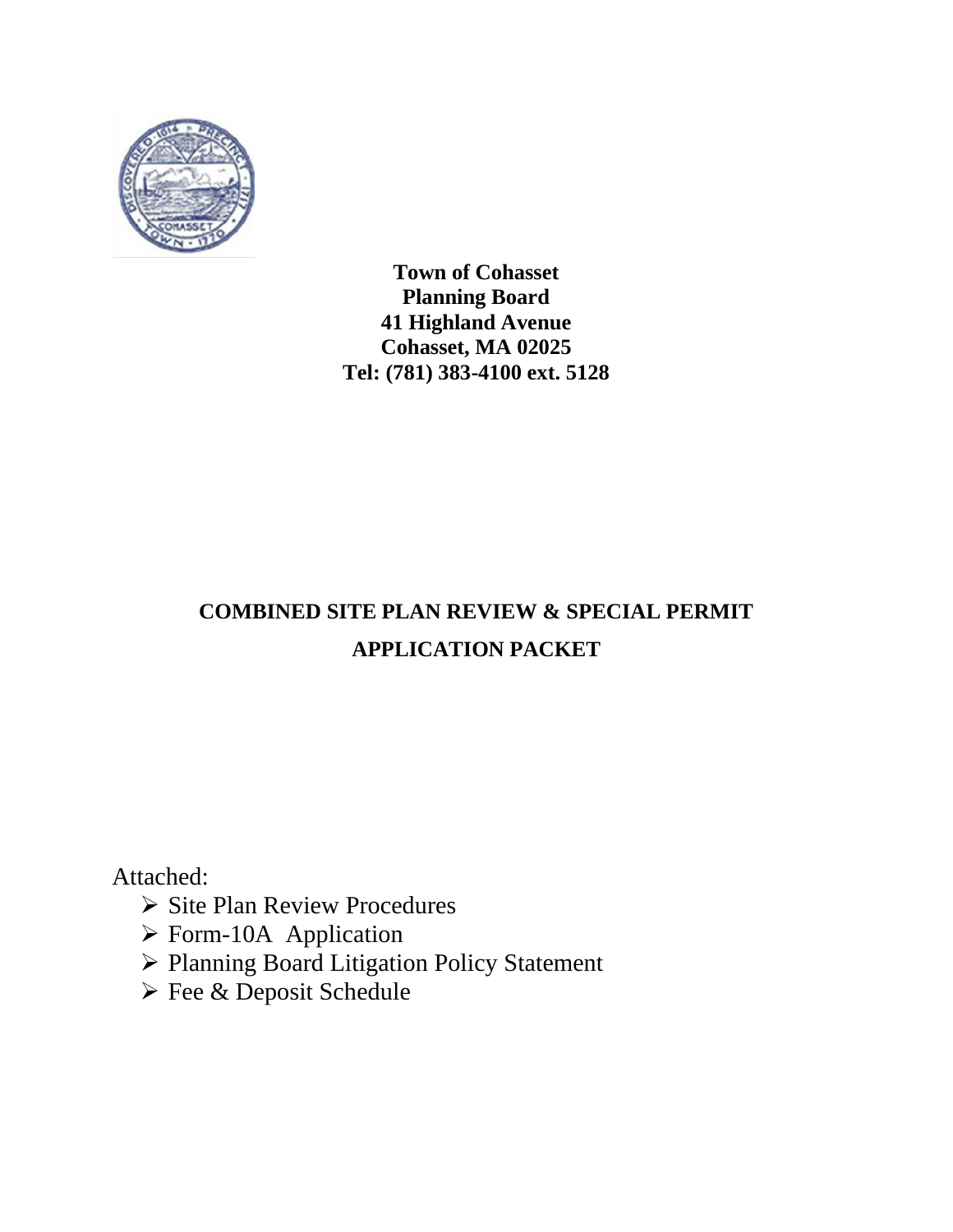

## **SITE PLAN REVIEW & SPECIAL PERMIT COMBINED FILING PROCEDURES**

Submit to the Planning Board the following:

- *3 copies* of the Application Form 10A signed by *both* the Applicant and Property Owner, including narrative explaining project *AND* citing specific Section(s) of the ZBL under which the application is being filed.
- $\Box$  **6** *sets* of the site Plan, Floors Plans, Elevations (NOTE: 3 *sets at 11"x 17"*; 3 *sets full size - no larger than*  $2' \times 3'$
- $\Box$  PDF submission of all applications, plans, site plan and other documents submitted as part of the application
- An Abutters List *certified* by the Assessor's Office
- *Two* sets of Abutter mailing labels from the Assessor's Office
- $\Box$  The appropriate application fee, legal fee, and engineering fee (see attached fee schedule).
- The *original, signed* Planning Board Litigation Policy Statement signed by *both* the Applicant and the Property Owner.

## *NOTE: A submission shall not be deemed complete and shall not be accepted until the applicant has submitted all the above items.*

- 1. After **all the above** items are found to be complete, the Planning Board Staff will then contact the Town Clerk to date-stamp the entire submittal, as "Received"
- 2. The Planning Board Staff will then do the following:
	- $\Box$  Assign a Site Plan Review & Special Permit combined application Case Number
	- $\square$  Set a date and time for the public hearing
	- $\square$  Post the meeting in the Town Clerk's Office
	- $\square$  Reserve the appropriate location for the public hearing
	- $\square$  Distribute the plans to the appropriate boards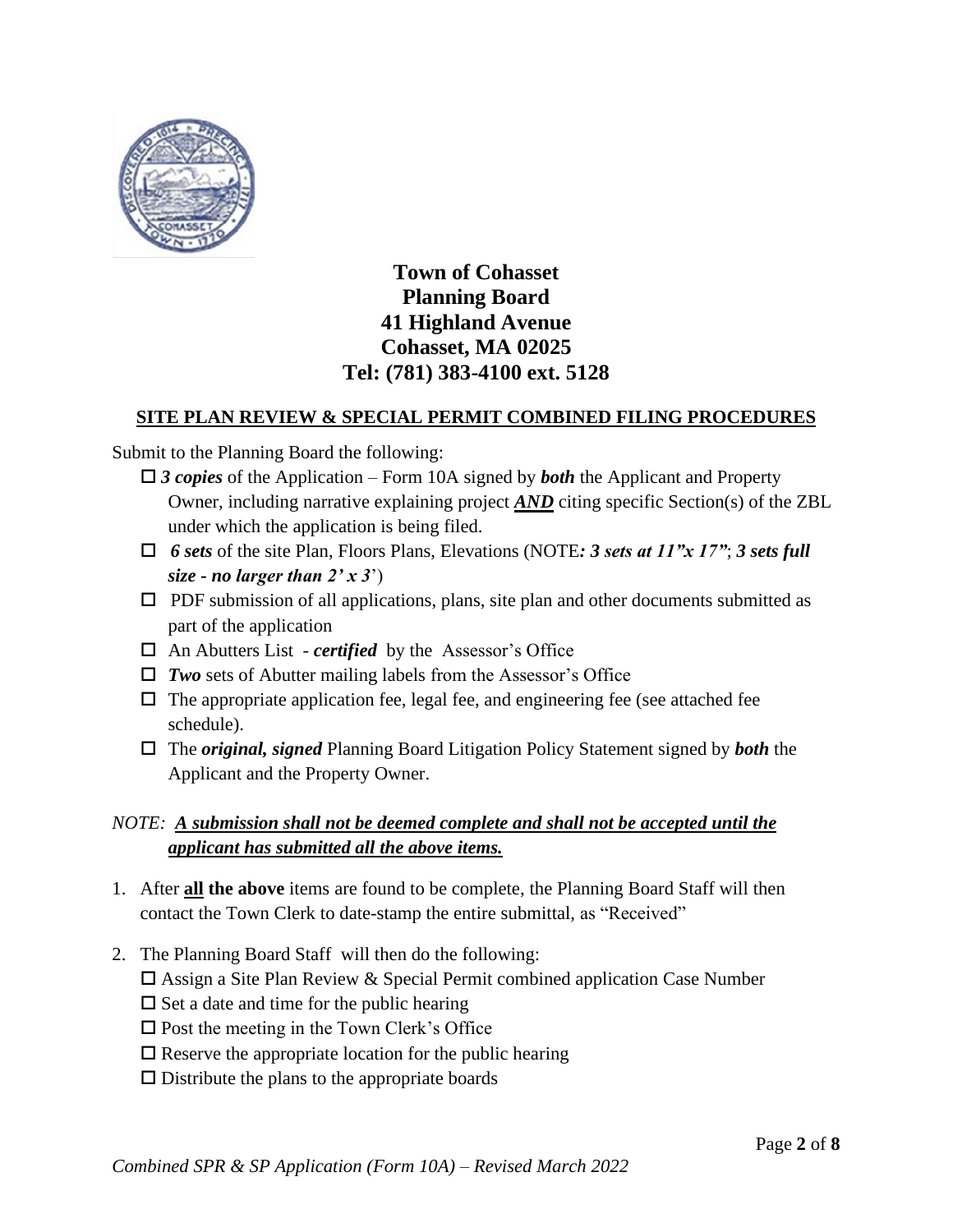- $\Box$  Advertise the public hearing in a local newspaper for two consecutive weeks prior to the hearing date
- $\square$  Notify the abutters, by mail, of the public hearing
- $\square$  Distribute a copy of the site plan, floor plans and elevations to the engineer designated by the Plan Board for review on behalf of the Board.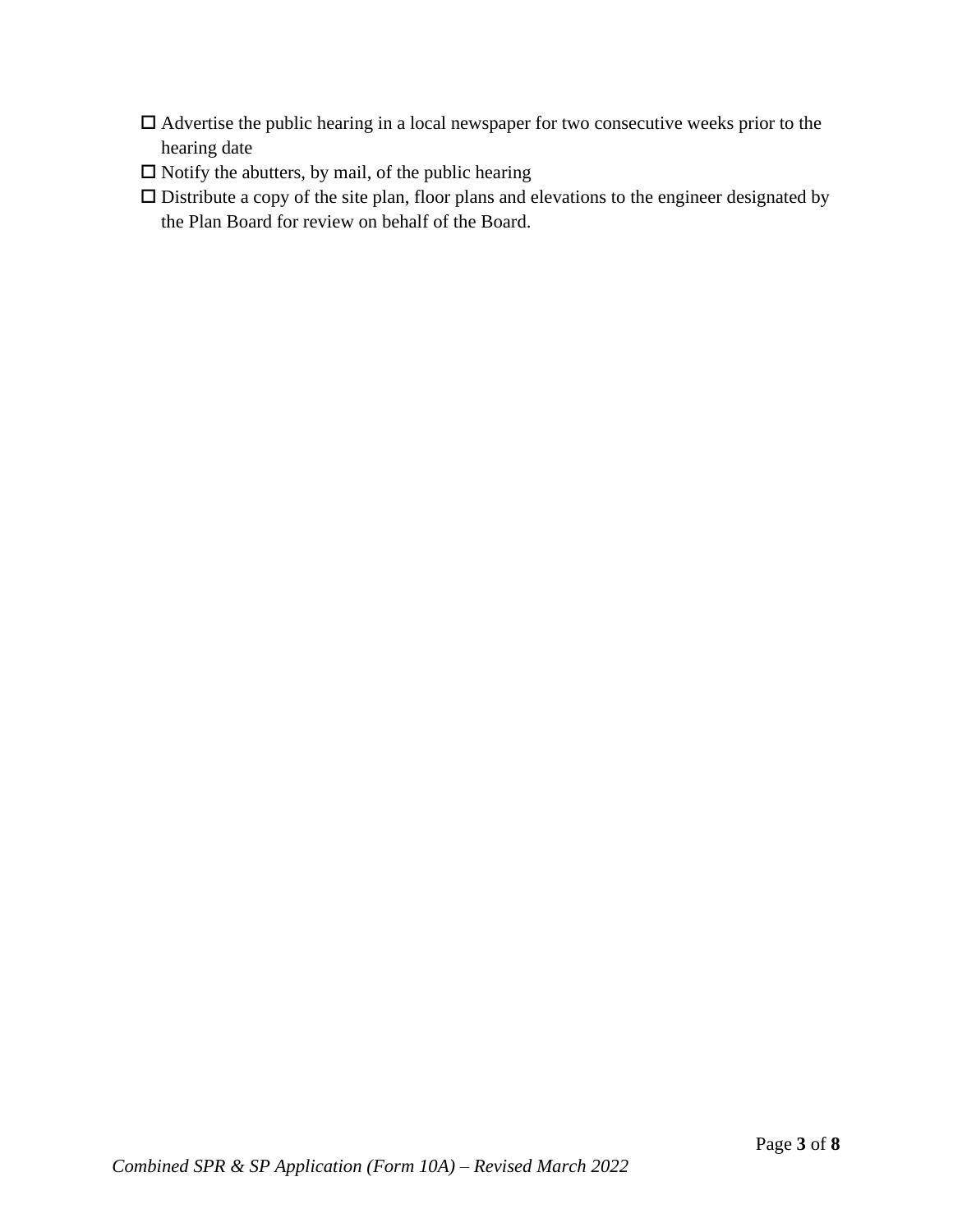

# **FORM 10A – APPLICATION FOR APPROVAL OF A COMBINED SITE PLAN REVIEW & SPECIAL PERMIT**

DATE:

□ Harbor Village Business Overlay District ( $\frac{https://ecode360.com/36445956}{https://ecode360.com/36445956}$ ), Village Business District (Article 18), Residential Cluster Development District [\(https://ecode360.com/31606219](https://ecode360.com/31606219) ), Transit Overlay District Overlay District [\(https://ecode360.com/31606595](https://ecode360.com/31606595) )

□ Wind Energy Conversion Facilities [\(https://ecode360.com/31606702](https://ecode360.com/31606702)), Ground-Mounted Solar Photovoltaic Installations Overlay District [\(https://ecode360.com/31606773](https://ecode360.com/31606773) )

 $\Box$  Land Alteration [\(https://ecode360.com/31606310](https://ecode360.com/31606310))

 $\Box$  Accessory Dwelling Units [\(https://ecode360.com/31606506](https://ecode360.com/31606506))

To the Planning Board:

The undersigned herewith submits the accompanying preliminary site plan of property located in the Town of Cohasset for combined Site Plan Review and Special Permit Approval under the requirements of Section 12 and Section of the Zoning Bylaws of the Town of Cohasset and the Site Plan Review Rules and Regulations of the Planning Board of the Town of Cohasset, Massachusetts.

| 1. | Record Name of Owner:<br>Address: |       |        |  |  |
|----|-----------------------------------|-------|--------|--|--|
|    | Phone: Cell:                      |       |        |  |  |
| 2. | Name of Applicant:<br>Address:    |       |        |  |  |
|    | Phone:                            | Cell: | Email: |  |  |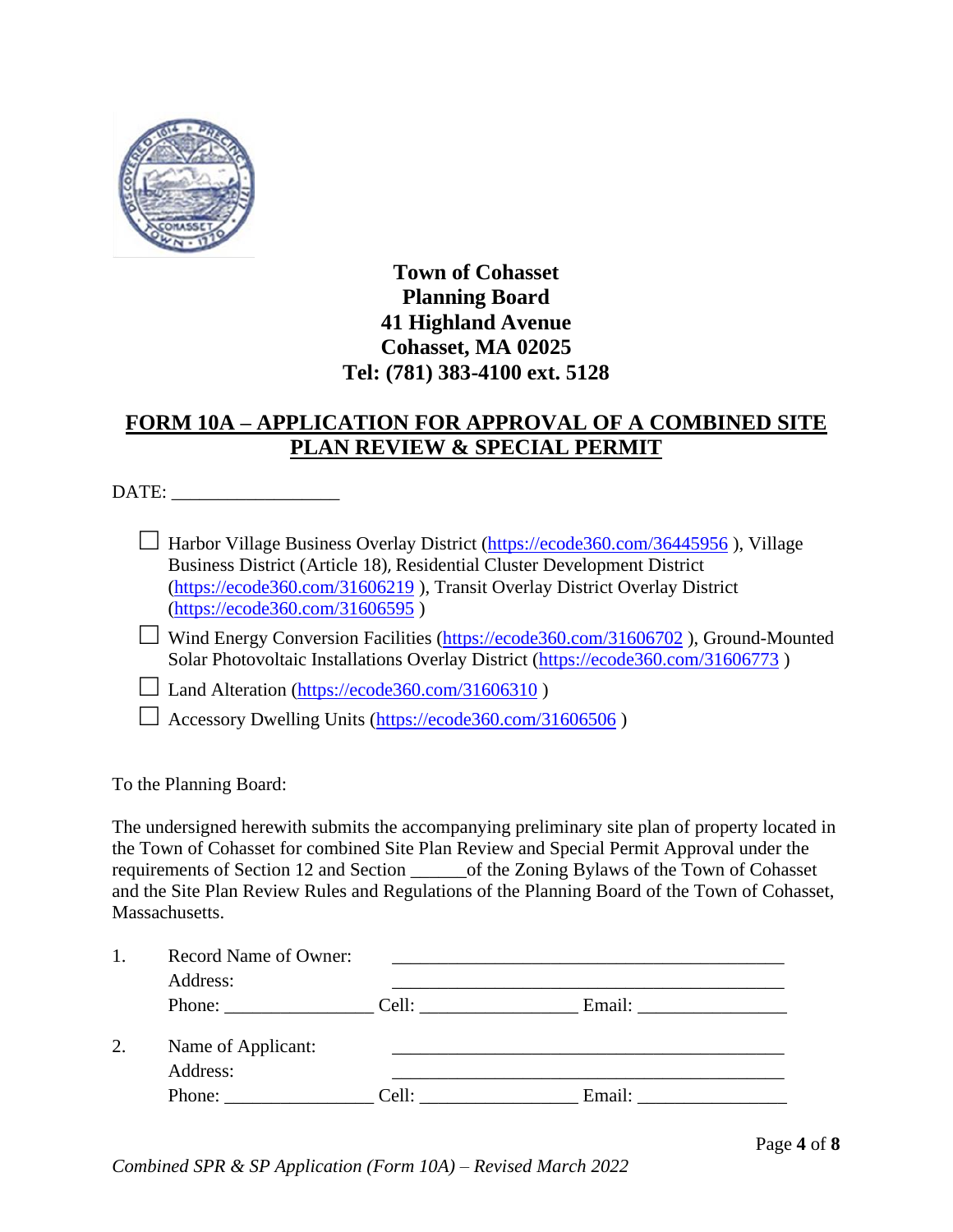| <b>Zoning Classification</b><br>υ. |  |
|------------------------------------|--|
|------------------------------------|--|

| 4. | $\sim$<br>0.0000<br>≅ Ma∟<br>7336330L<br>$\mathbf{r}$ | . |  |
|----|-------------------------------------------------------|---|--|
|----|-------------------------------------------------------|---|--|

- 5. Deed of Property recorded in Norfolk County Registry of Deeds in Book \_\_\_\_\_\_\_\_\_\_\_\_\_\_, (page) \_\_\_\_\_\_\_\_\_\_\_\_\_\_\_\_\_\_\_\_\_\_\_\_\_\_\_\_\_\_\_\_\_\_\_\_\_\_\_\_\_\_
- 6. Location of description of property sufficient for identification:

7. Total Residential Gross Floor Area \_\_\_\_\_\_\_\_\_\_\_\_square feet

Signature of Owner Signature of Applicant

## **NARRATIVE**

\_\_\_\_\_\_\_\_\_\_\_\_\_\_\_\_\_\_\_\_\_\_\_\_\_\_\_\_\_\_\_\_\_\_\_ \_\_\_\_\_\_\_\_\_\_\_\_\_\_\_\_\_\_\_\_\_\_\_\_\_\_\_\_\_\_\_\_\_\_\_

\_\_\_\_\_\_\_\_\_\_\_\_\_\_\_\_\_\_\_\_\_\_\_\_\_\_\_\_\_\_\_\_\_\_\_\_\_\_\_\_\_\_\_\_\_\_\_\_\_\_\_\_\_\_\_\_\_\_\_\_\_\_\_\_\_\_\_

## **PLEASE PROVIDE A BRIEF EXPLANATION OF THE PROJECT AND, CITE THE SPECIFIC SECTION(S) OF THE COHASSET ZONING BYLAWS UNDER WHICH THIS COMBINED APPLICATION IS BEING FILED.**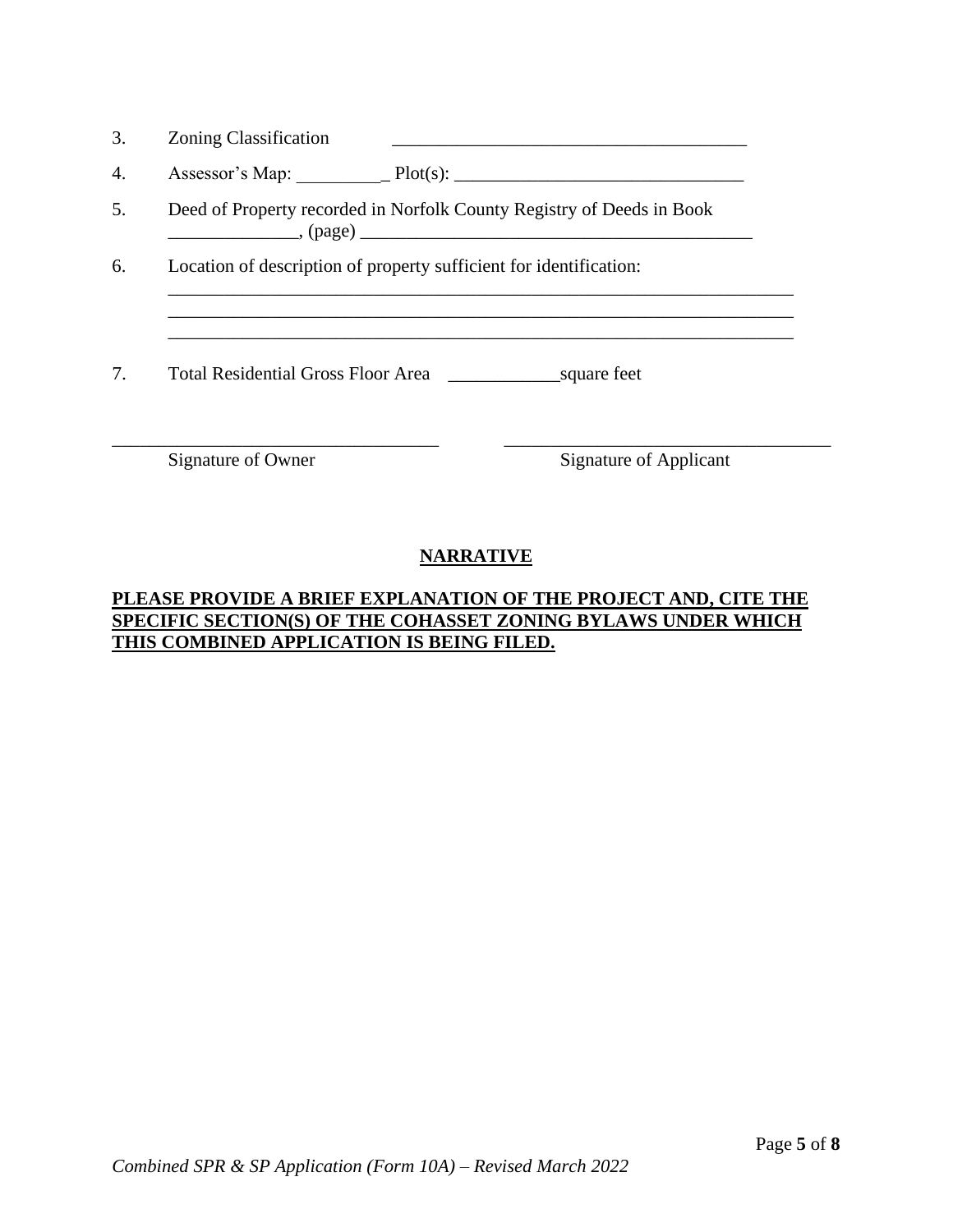

# **COHASSET PLANNING BOARD STATEMENT OF LITIGATION POLICY**

## **THE APPLICANT** *AND* **LANDOWNER MUST READ AND ACKNOWLEDGE THE FOLLOWING POLICY OF THE PLANNING BOARD.**

When an application has been approved by the Planning Board, either in whole or with conditions, Town Counsel will not primarily defend any appeal against such approval brought by parties claiming to be aggrieved, without the express written consent of both the Chairman of the Planning Board and the Town Manager.

The successful Applicant is the appropriate party to bear expenses associated with defending an approval, be it a Special Permit, Site Plan Review, Subdivision or, Form A – Approval Not Required (ANR).

## **SIGN FOR ACKNOWLEDGEMENT OF THE LITIGATION POLICY:**

Date: \_\_\_\_\_\_\_\_\_ \_\_\_\_\_\_\_\_\_\_\_\_\_\_\_\_\_\_\_\_\_\_\_\_\_\_\_\_\_\_\_\_\_\_\_\_\_\_\_\_\_\_\_\_\_\_\_\_\_\_\_

Signature(s) of Applicant(s) or Representatives, if any

Date: \_\_\_\_\_\_\_\_\_ \_\_\_\_\_\_\_\_\_\_\_\_\_\_\_\_\_\_\_\_\_\_\_\_\_\_\_\_\_\_\_\_\_\_\_\_\_\_\_\_\_\_\_\_\_\_\_\_\_\_\_\*\*

Signature(s) of Owner(s)

## **I HAVE READ AND UNDERSTAND THE RULES OF PROCEDURE OF THE PLANNING BOARD:**

Date: \_\_\_\_\_\_\_\_\_ \_\_\_\_\_\_\_\_\_\_\_\_\_\_\_\_\_\_\_\_\_\_\_\_\_\_\_\_\_\_\_\_\_\_\_\_\_\_\_\_\_\_\_\_\_\_\_\_\_\_\_

Signature(s) of Applicant(s) or Representatives, if any

Date: \_\_\_\_\_\_\_\_\_ \_\_\_\_\_\_\_\_\_\_\_\_\_\_\_\_\_\_\_\_\_\_\_\_\_\_\_\_\_\_\_\_\_\_\_\_\_\_\_\_\_\_\_\_\_\_\_\_\_\_\_\*\*

Signature(s) of Owner(s) *\*\*APPLICATION MUST BE SIGNED BY BOTH APPLICANT (OR REPRESENTATIVE) AND LANDOWNER*.

Page **6** of **8**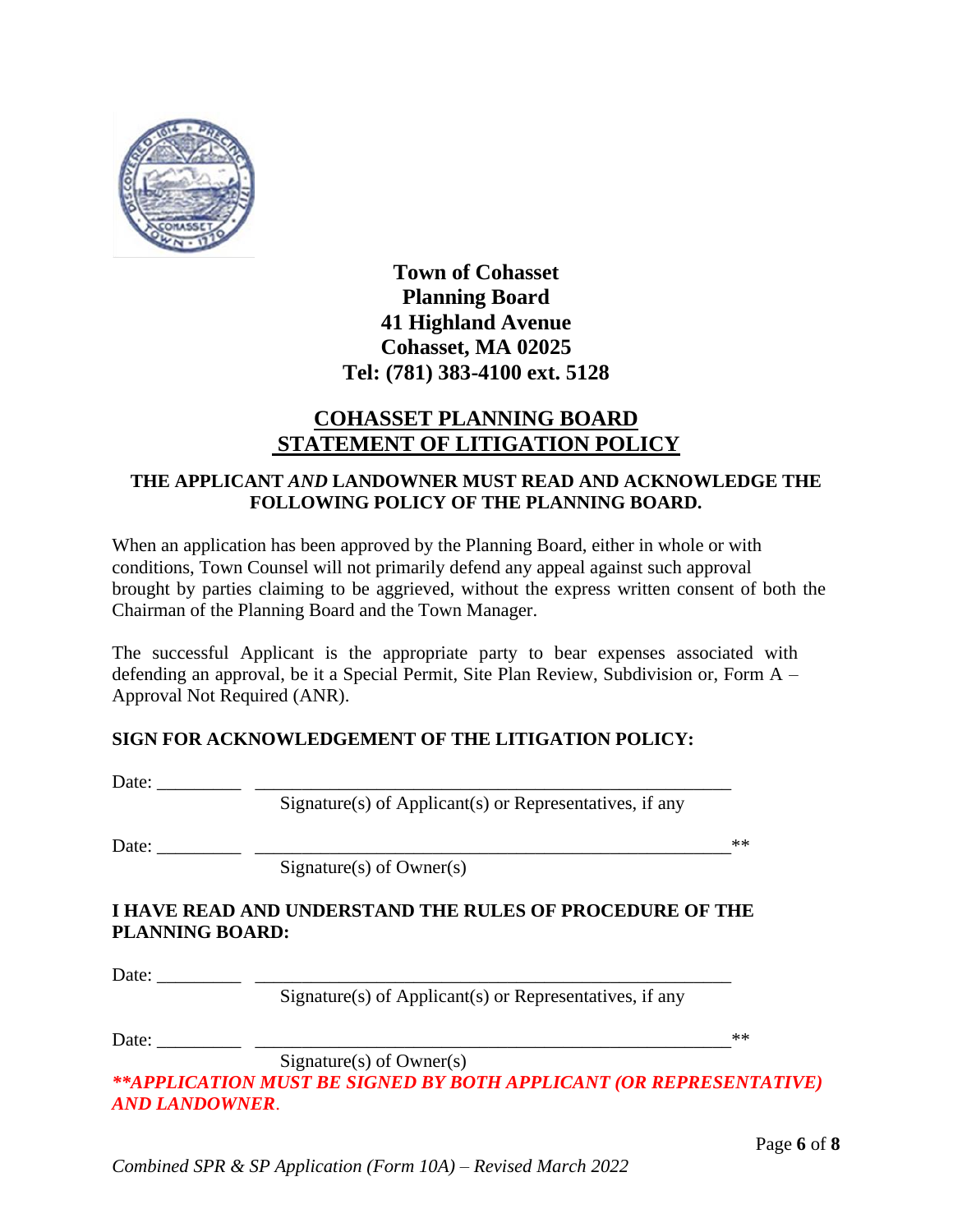

# **FEE & DEPOSIT SCHEDULE**

## **Subdivisions, Clusters, RCDD Special Permit & Land Alteration Special Permit**

- \$1,000 Application Fee
- \$ 250 Per Lot Fee (if applicable)
- \$5,000 Engineering Cost Deposit
- \$1,500 Legal Cost Deposit

### **Site Plan Review & Other Special Permits (VBD, HVBOD, Etc.)**

- \$1,000 Application Fee (5,000 sq.ft. or less)
- \$2,000 Application Fee  $(5,000 10,000 \text{ sq.fit.})$
- \$1,000 Add for each addition 10,000 sq.ft. or part thereof

## Engineering Costs Deposit: Legal Cost Deposit:

|  | $$1,000$ 1,000 sq.ft. or less      | $$500$ 1,000 sq.ft. or less       |
|--|------------------------------------|-----------------------------------|
|  | $$5,000$ 1,000 - 5,000 sq.ft.      | $$1,000$ 1,000 - 5,000 sq.ft.     |
|  | $$7,500$ $5,000$ $- 20,000$ sq.ft. | $$1,500$ $$5,000 - 20,000$ sq.ft. |
|  | $$10,000$ 20,000 sq.ft. or more    | \$2,000 $20,000$ sq.ft. or more   |
|  |                                    |                                   |

### **Common Driveway & Scenic Roads**

- \$ 200 Application Fee
- \$ 50 Per Residence served Fee
- \$1,500 Engineering Cost Deposit
- \$1,000 Legal Cost Deposit

Town Engineering and Legal costs are the responsibility of the Applicant and *shall be brought up to the initial required amount when the balance goes below half the initial amount.* Once a subdivision or cluster is complete and approved, any remaining balance of deposits will be returned to the Applicant upon approval of the Applicant's *written* request.

### **Form A - (Subdivision Approval Not Required – ANR)**

- \$100 Application Fee Per Plan
- \$100 Fee for each new building lot shown

### **Large Home Review**

- \$ 400 Application Fee (3,500-5,000 sq. ft.)
- \$1,000 Application Fee (over 5,000 sq.ft.)

### *\*\*\* Public Hearing Legal Advertisements – All Filings \*\*\**